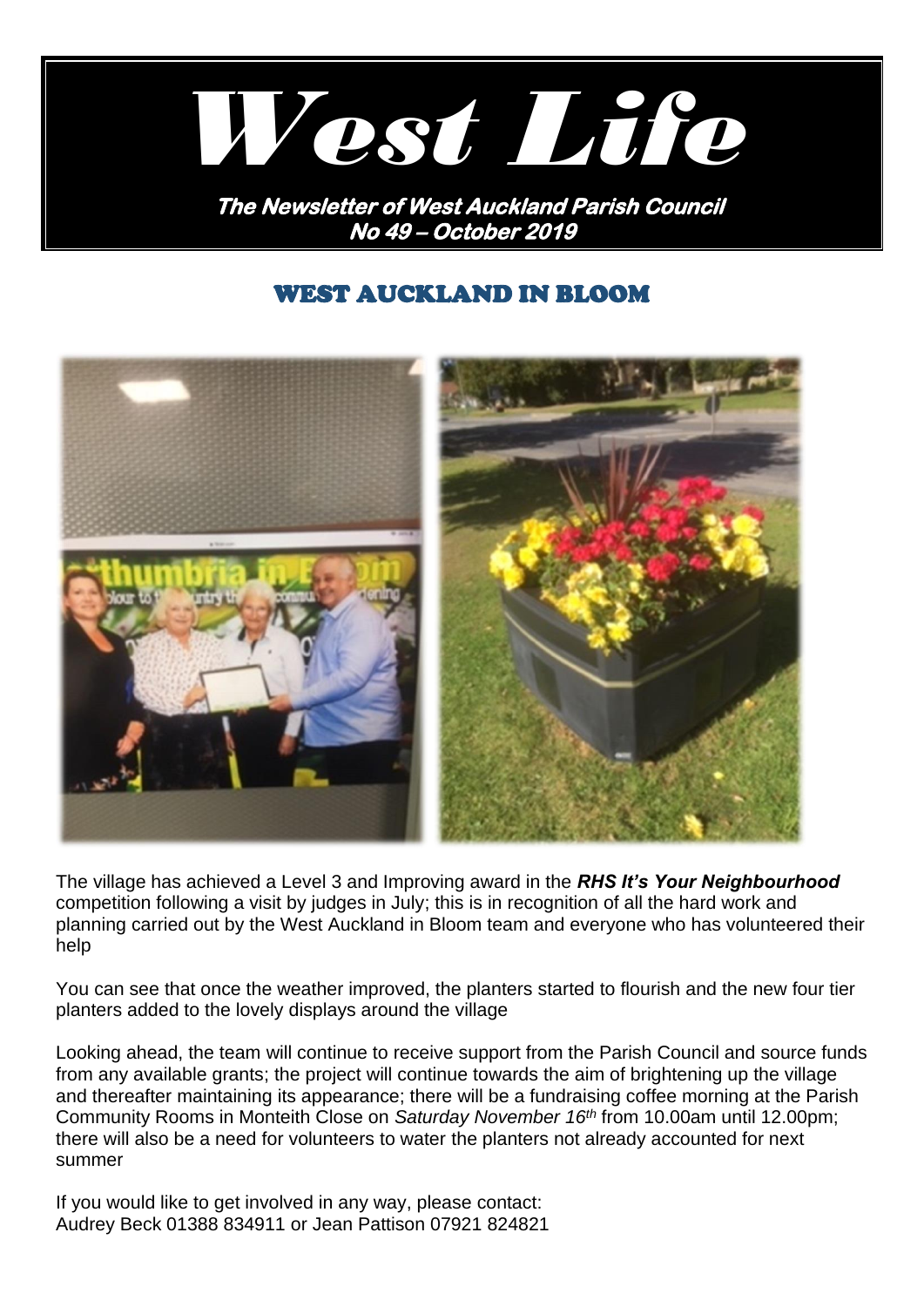### REMEMBRANCE DAY



The annual Remembrance Day service will take place on

Sunday, 10<sup>th</sup> November in front of the Pant Memorial at 3.00pm. Last year's service commemorated in particular the 100th anniversary of the end of the First World War. This year marks the 75<sup>th</sup> anniversary of the D Day landings during the Second World War.

Should you wish to join the procession through the village towards the Pant, please meet in the car park outside the Well by 2.45pm. You may prefer to just come to the Pant for the service which will include the laying of wreaths and reading the names of those commemorated by name

Refreshments will be available after the service at the Community Parish Rooms in Monteith Close, opposite Oakley Cross School.

## SPRING BULBS



Over 1,000 more spring bulbs have been planted as part of the continuing project to brighten up the village; many thanks to Councillor Neil Simpson for all his hard work in driving this project as it extends around the village.



There will be a coffee morning at the Parish Community Rooms in Monteith Close on  *Saturday November 16th* to raise further funds towards maintaining the West Auckland in Bloom initiative  *10.00am - 12.00pm*

### A CAPTAIN'S TALE



The St Helens,West Auckland and District Local History Group meets at 6.00pm on the second Tuesday of the month at *The Ark at St Helens Church.*

On 10<sup>th</sup> December the meeting will have a football theme and include a showing of **A Captain's Tale,** an account of how the humble footballers of West Auckland won the first World Cup. One of the stars was Tim Healey who, alongside Sir John Hall and David Thomas, unveiled the statue on the village green which commemorates the event; David is a former professional footballer whose grandfather was a member of that historic team. You can view the statue and read details of the event on the nearby bus shelter at any time but the film, made for television in the 1980s is well worth watching.

If you would like to attend this meeting please contact the Hon Chairman on [jraw2883@aol.com](mailto:jraw2883@aol.com) to help provide a rough idea of numbers attending.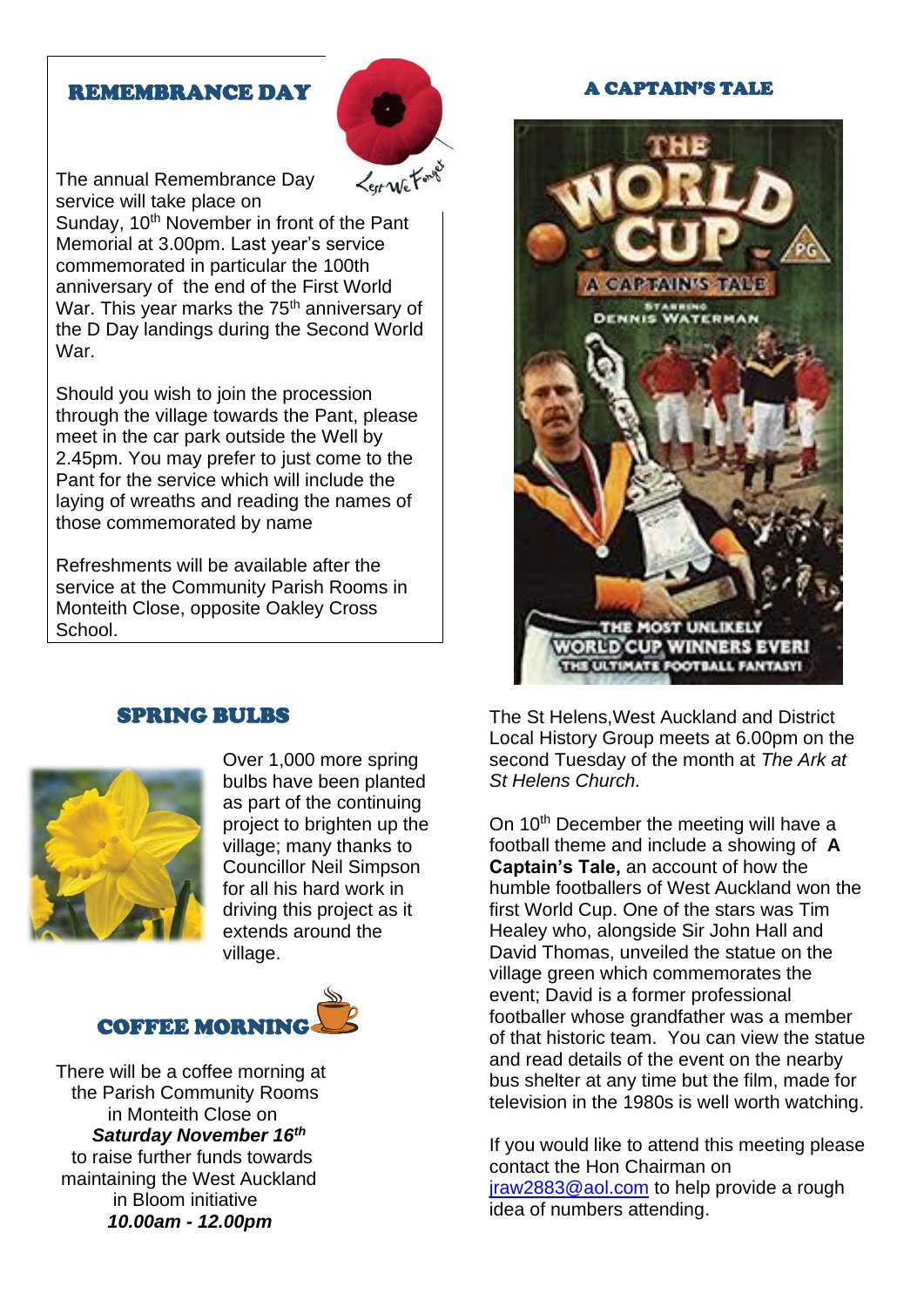## WORLD CLEANUP DAY



On Saturday September 21<sup>st</sup>, residents teamed up with around 50 staff from local packaging company Smurfitt Kappa for a litter pick around the village; the day formed part of a wider movement involving Smurfitt Kappa branches around the world in an attempt to tackle plastic pollution; the Parish Council had intended to have an Autumn litter pick later in the month but altered their arrangements to join forces with the company instead

Smurfitt Kappa's company action team have linked up with Odyssey Innovation, an organisation which works to turn marine plastic into kayaks which can be bought online; any money made from the sale of kayaks as a result of the West Auckland litter pick will be donated to charity

A successful day saw a good number of people take part and about 50 bags of rubbish collected, followed by food and activities for all participants

Many thanks to the Smurfitt Kappa action team for their organisation and to everybody who gave their time to take part.